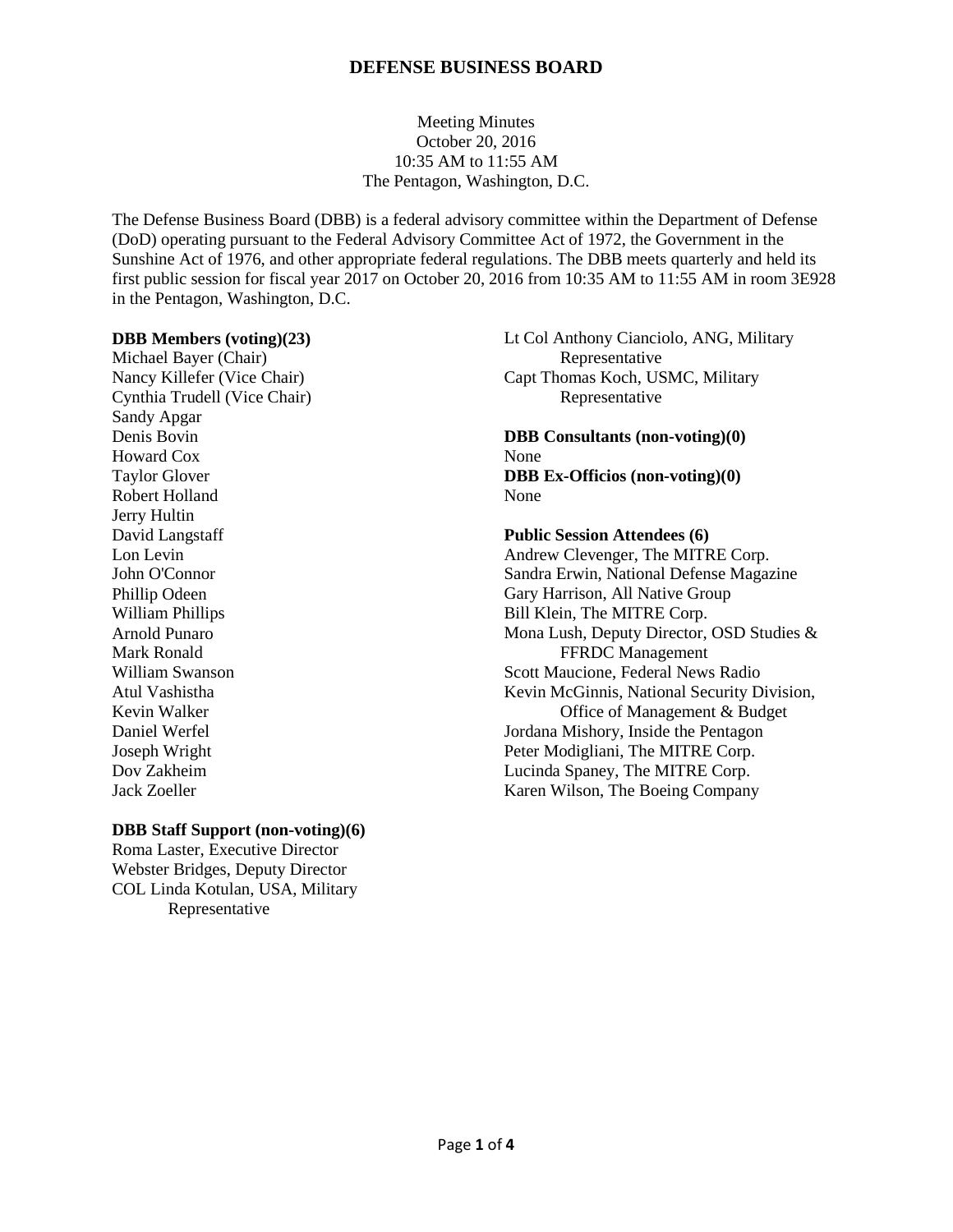## **PUBLIC MEETING SESSION**

At 10:35 AM, Roma Laster, Designated Federal Officer, opened the public session and welcomed the members of the public.

Michael Bayer, DBB Chairman, thanked everyone for attending and spoke briefly about the DBB's recent Transition Report.

#### **Task Group Presentations**

Mr. Bayer introduced William Phillips, Task Group Chair for *Best Practices for the Business of Test and Evaluation*, who briefed how this study evaluated the Department's test and evaluation processes and facilities, as well as explored methods to save money and create process efficiencies. Key items discussed by the Board members included:

- − Cost concerns and the need for DoD to better manage its aging infrastructure
- − Understanding how the Department interprets and calculates risk
- − Aligning T&E accountabilities with the PM
- − Strengthening the voice of the Services
- − Imposing cost discipline and measure effectiveness
- − How cost data is loaded with caveats and assumptions
- − That there is a lot of healthy tension in the "system"
- − Looked at how requirements are changing and how you test against new test points
- − Observed the 5000 series is compliance driven
- − How the Strategic Capabilities Office offers significant ways to look at the future
- − That misaligned incentives drive process participants to act in certain ways
- − That the Department has fairly low confidence in simulation and modeling
- − How industry generally has small and empowered teams, and risk decisions are made by the business lead
- − The need to limit the number (and impact) of people who have veto power in the process
- − The need to strengthen Service voice in programs to manage risk

A motion was made to accept the study recommendations, was seconded, voted on, and unanimously approved.

Next, Mr. Bayer introduced Phillip Odeen, Task Group Chair for *Future Models for Federally Funded Research and Development Center Contracts.* Prior to the presentation's start, the Hon Dov Zakheim and Mr. Denis Bovin recused themselves and left the meeting due to pre-existing professional relationships with an FFRDC. Mr. Odeen then briefed how this study evaluated appropriate future models and focus for DoD sponsored FFRDC contracts. Key items discussed by the Board members included:

- − How UARCs enable the Department to get access to leading technologies from around the world
- − FFRDCs are not centrally managed
- − Comprehensive Review forms the backbone of how the organizations look at themselves
- − Work capped at ~5700 person-years of effort due to statute
- − Research is of high quality and searches for efficiency
- − Lower turnover than for profit companies
- − During the Cold War, DoD used to have innovative technologies at the FFRDCs
- − The overall value proposition is strong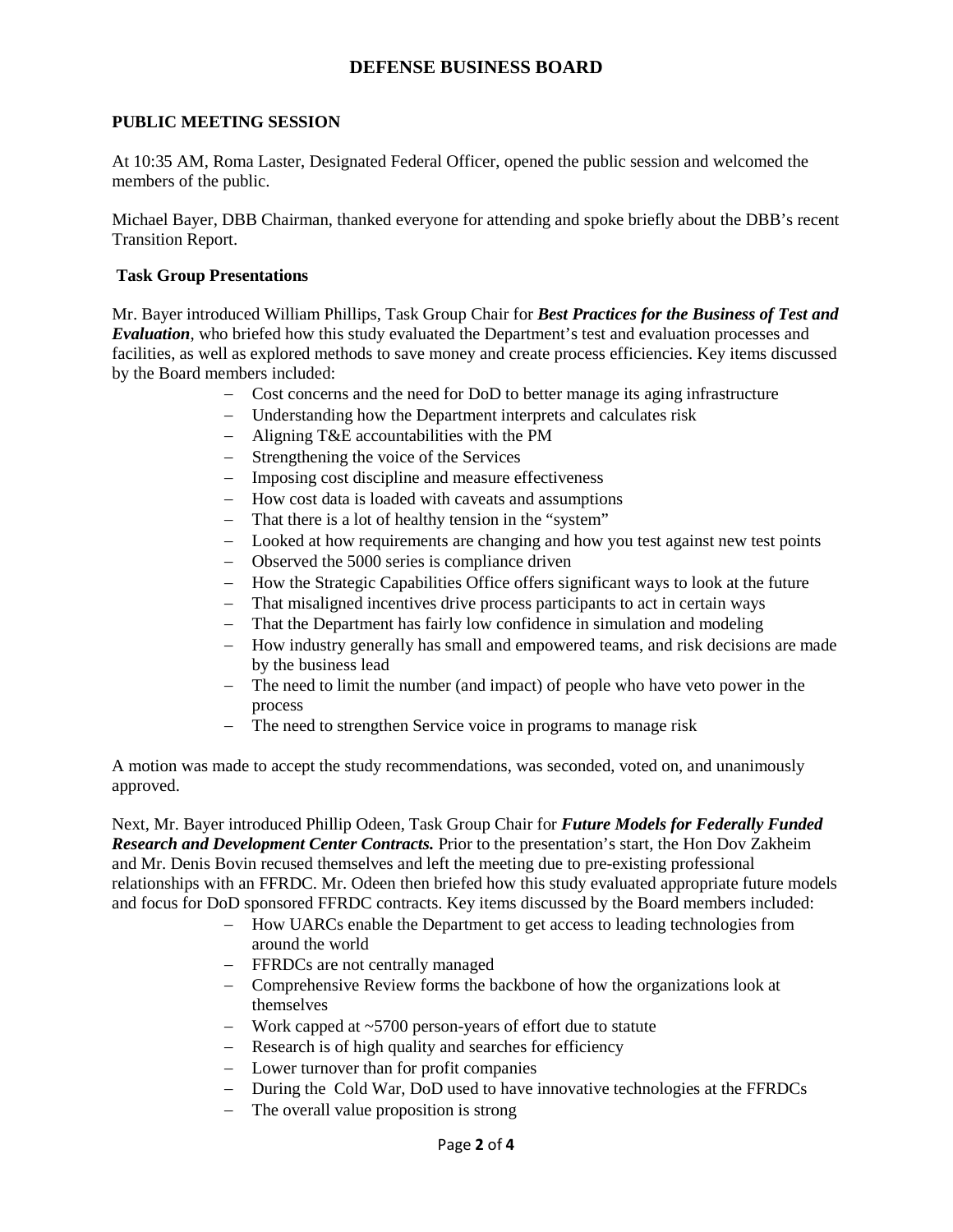- − FFRDCs are able to preserve the high value propositions for customers
- − DoD needs to take a closer look at the charter and missions for each
- − How the allocation of total number of STEs should be looked at
- − DoD needs to take a closer look at the overarching costs of FFRDCs

A motion was made to accept the study recommendations, was seconded, voted on, and unanimously approved. The Hon Zakheim and Mr. Bovin then returned to the meeting room.

Finally, Mr. Bayer introduced Arnold Punaro, Task Group Chair for *Logistics as a Competitive War Fighting Advantage* who briefed how this study evaluated areas where the department has had great success, but also looked at areas where world class business practices can be implemented to address areas of improvement. Key items discussed by the Board members included:

- − Logistics is a large enterprise which involves an enormous amount of inventory \$96 billion in inventory remains too high.
- − How the Task Group focused on applying business practices to different areas of the logistics enterprise and addressing the way we operate
- − The enterprise continues to suffer efficiencies associated with ordering a part and it getting lost in the system, thus another has to be ordered.
- − Recommendations have been previously made on CIO to the ASD, and to the C3.
- − Supply Chain resiliency is at risk.
- − USD (AT&L) does not focus on "L," thus when we look at DLA, the largest Logistics enterprise in the world, we should consider putting a civilian at the head.
- − Defense Working Capital Fund (DWCF) There is a need to understand where greater efficiencies can be found.
- − Public-Private Partnerships are an area where the DoD needs to focus on the potential for efficiencies. DoD needs to better develop predictions for workload and understand what is needed.
- − There remains excess capacity within the DoD. Bases need to look at moving out treatment facilities and also look at realignment of tenants to maximize efficiencies in the infrastructure DoD maintains.
- − There is excess inventory and capacity within the Depots that could be addressed through another BRAC.
- − A-76 needs to be reopened for public-private competitions. The main issue is that DoD does not track the fully burdened cost of people and needs to look at this so as to understand where savings can be achieved. CAPE is currently looking into this.
- − The 50/50 depot rule needs to be reexamined. DoD seems unclear on what is needed.

A motion was made to accept the study recommendations, was seconded, voted on, and unanimously approved.

### **Task Group Recommendations**

A copy of the Board's recommendations for the presentations may be found at: <http://dbb.defense.gov/Meetings/Meeting-October-2016/>

Ms. Laster noted that no written or electronic comments had been received at the time of the public meeting and that insufficient time was available for public comments; however, written comments could be submitted to the DBB website at any time.

### **END OF PUBLIC SESSION /**